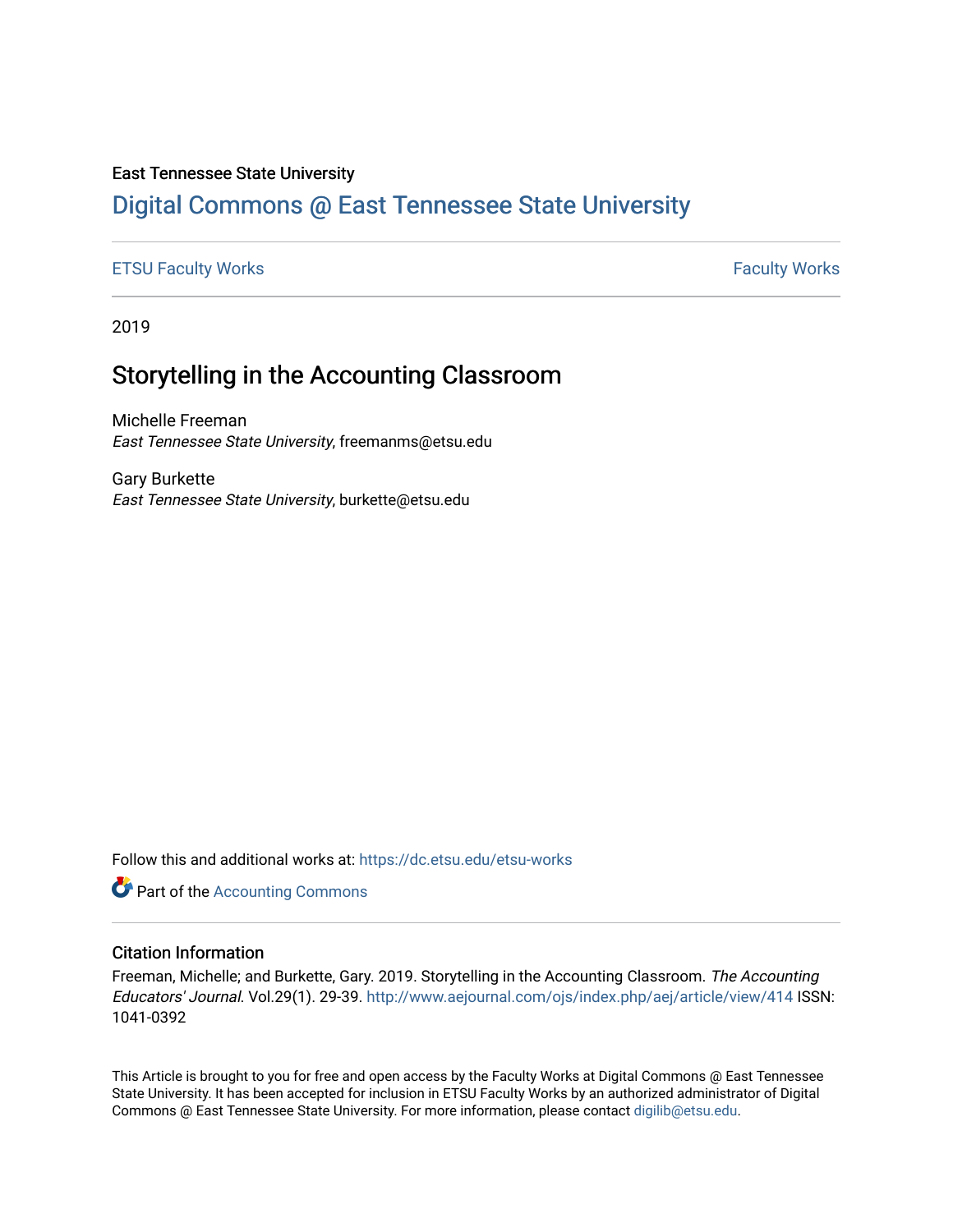## Copyright Statement

The copyright for articles in this journal are retained by the author(s), with first publication rights granted to the journal. By virtue of their appearance in this open access journal, articles are free to use with proper attribution in educational and other non-commercial settings.

This article is available at Digital Commons @ East Tennessee State University: <https://dc.etsu.edu/etsu-works/6425>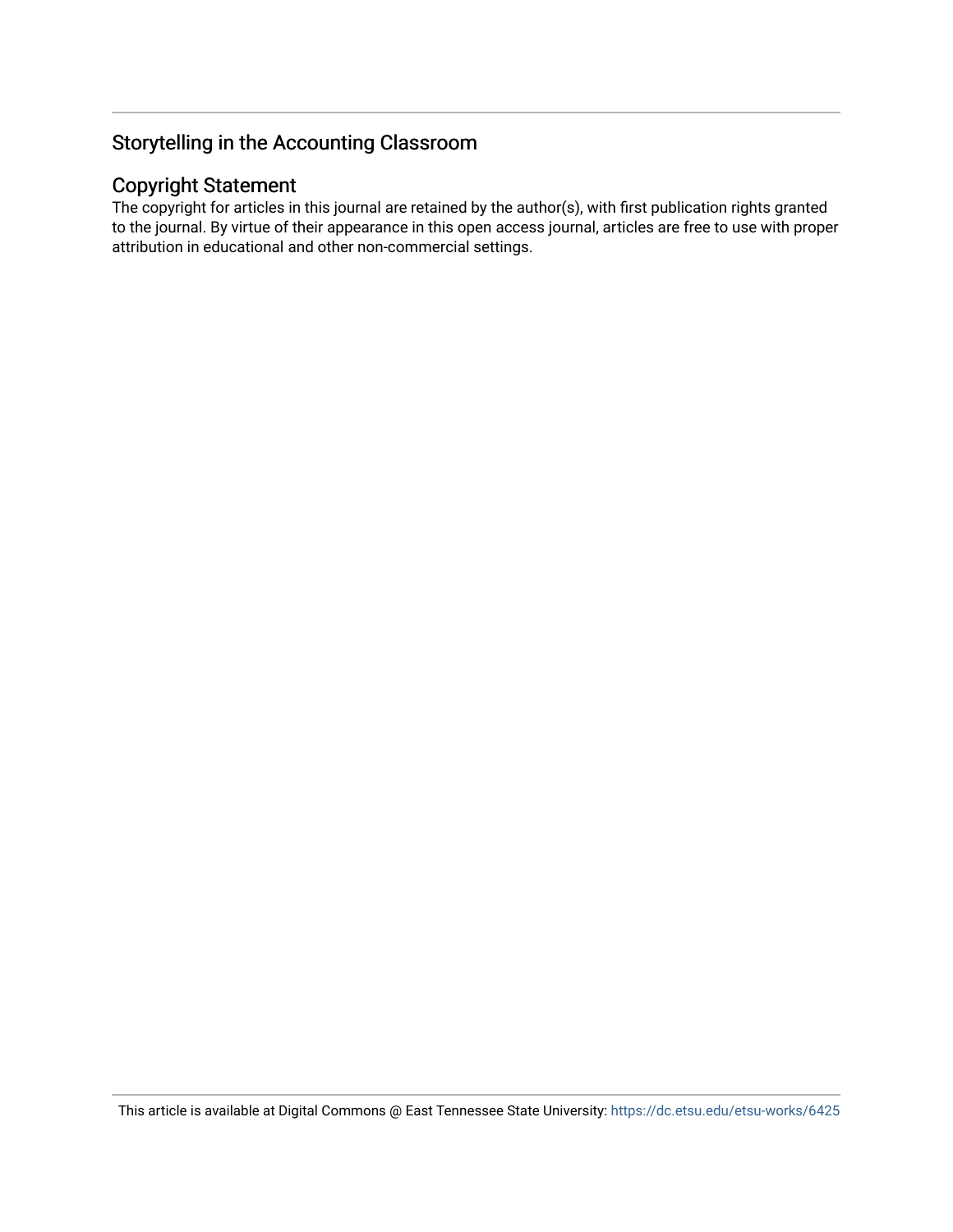*THE ACCOUNTING EDUCATORS' JOURNAL* **Volume XXIX 2019 pp. 29-39**

# **Storytelling in the Accounting Classroom**

# **Michelle S. Freeman**

East Tennessee State University

# **Gary Burkette**

East Tennessee State University

### **Abstract**

Is storytelling an effective teaching tool, and should accounting professors consider its use in their classrooms? Storytelling has been used by many of the greatest teachers throughout history. Plato, Jesus and Gandi, used stories, parables and personal histories to educate students (Zabel, 1991). In fact, storytelling has been referred to as the foundation of the teaching profession (Abrahamson, 1998). In recent years, the use of storytelling has received attention from academic researchers and has been studied in several academic disciplines. It has been suggested that the use of storytelling in higher education settings increases student performance and recollection (Bryant & Harris, 2011). However, few professors have considered the potential for the use of storytelling in the accounting classroom. This archival research seeks to describe the value of storytelling as a pedagogical tool across academic disciplines, review the literature regarding the use of storytelling in other academic disciplines in higher education, synthesize the findings of existing research and describe the uses, benefits and difficulties with using storytelling in various accountancy classes across the curriculum.

Keywords: storytelling, accounting education, active learning, experiential learning

#### **Introduction**

Most professors are familiar with hearing student comments about instructors who tell "war stories." At times, students describe these experiences in positive terms. At other times, the comments are less complimentary, even to the point of describing the experiences as a waste of time. However, much research supports the use of storytelling as an effective means of creating experiential learning, which is closely tied to building critical thinking-a skill which accountants desperately need. Could storytelling be an effective pedagogical method in the accounting classroom? To date, there is little research available on its specific use in accounting.

Storytelling has been used by many of the greatest teachers throughout history. Plato, Jesus and Gandhi, for example, used combinations of stories, parables and personal histories to educate students" (Zabel, 1991). In fact, storytelling has been referred to as the "foundation of the teaching profession" (Abrahamson, 1998, p. 440). In recent years the use of storytelling has received attention from academic researchers and has been studied in several academic disciplines. It has been suggested that the use of storytelling in higher education settings increases student performance and recollection (Bryant & Harris, 2011). However, few instructors have considered the potential for the use of storytelling in the accounting classroom.

This paper suggests that storytelling may be a valuable pedagogical tool to create experiential learning in the accounting classroom even for instructors having little practical experience to draw upon. This paper addresses the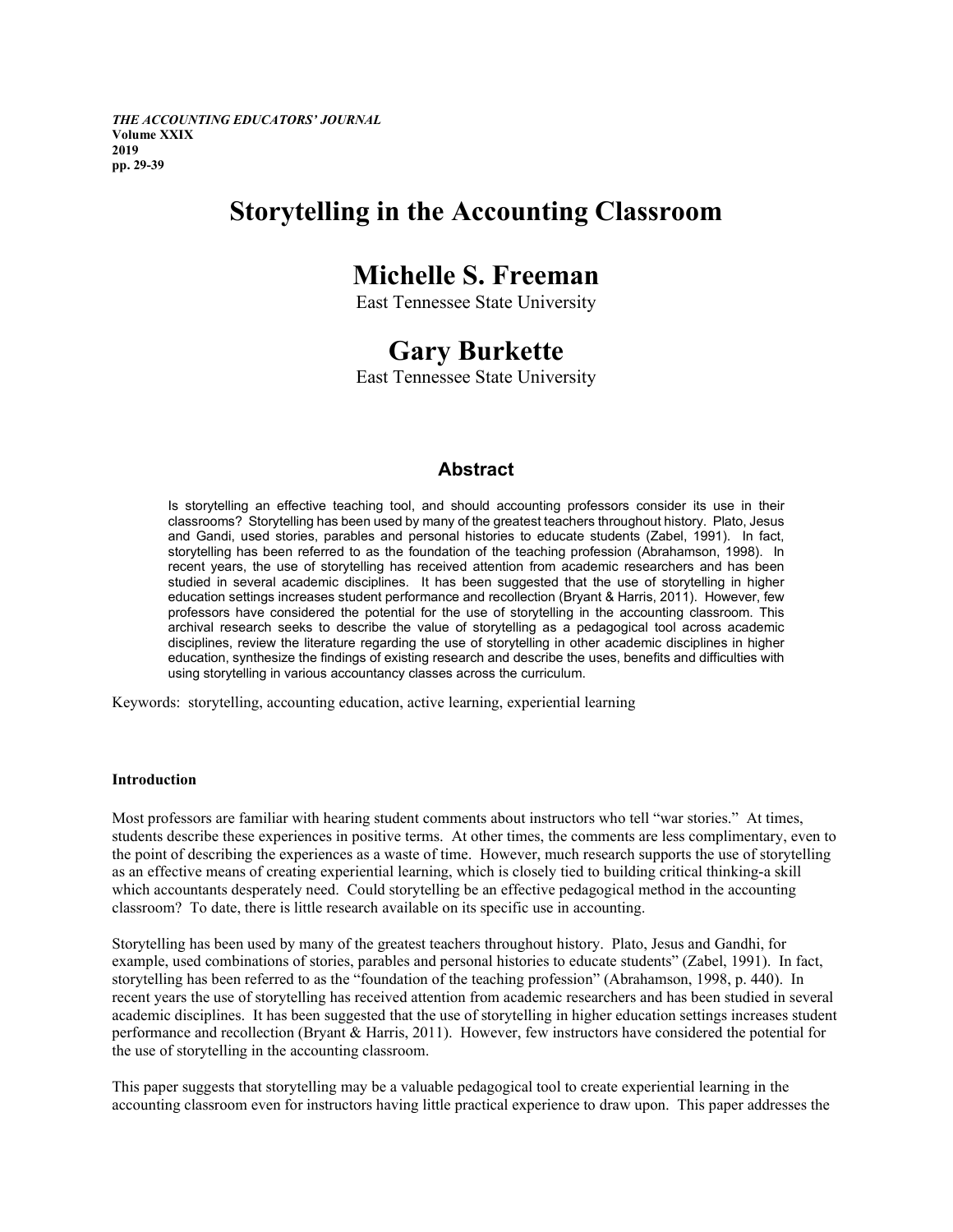theoretical and pragmatic value of storytelling as a pedagogical tool and then applies it directly within the accountancy curriculum. Several specific purposes for the paper exist:

- 1. To review the literature regarding the theoretical value of storytelling as a pedagogical tool across academic disciplines in higher education. To this end, an annotated bibliography highlighting relevant research will be presented.
- 2. To synthesize the findings of existing research and describe the possible uses, benefits and difficulties with using storytelling in various accountancy classes across the curriculum.

#### **Literature Review**

#### *Storytelling as a Pedagogical Tool*

Many college professors seem to discount the value of storytelling in the classroom lecture because they believe it distracts from the true content of the course (Abrahamson, 1998). These professors see storytelling as "embellishment, not substance" (Wills, 1992, p.40). However, an increasing number of college professors view storytelling as a "powerful and perhaps indispensable tool" in teaching (Wills, 1992, p.33). Why is storytelling a valuable tool in the college classroom, and can storytelling also be a useful tool in the accounting classroom?

Much research has pointed to the enrichment of classroom learning when teachers engage students in their learning with active learning techniques. According to Bonwell and Eison (1991), active learning "involves students in doing things and thinking about the things they are doing" (p.2). Fink (2003) further expands Bonwell and Eison's definition of active learning by defining the "doing things" as "experiences" and the "thinking about things" as "reflection" (p. 104). He claims that these experiences can be attained by either actual "doing" or by "observing" (Fink, 2003, p. 104). Examples of "doing" might be done directly through experiential learning such as internships, service learning, fieldwork, and research projects or indirectly through case studies (Fink, 2003; McKeachie, 2002). Examples of "observing" might also be done directly such as watching a painter paint or indirectly by "getting stories about the topic under study" (Fink, 2003, p. 110). Since every accounting course cannot have a "doing" experience such as an internship experience or field trip, an "observing" activity such as storytelling may be an easy way of bringing the accounting career experience to the classroom. Fink (2003) further explains that although there are disadvantages to the indirect observation through storytelling, there is the advantage of "significantly broadening the range of phenomena to which students have access" (p. 110).

Other researchers such as Simmons (2006) agree with Fink about the importance of experiential learning and that storytelling is a pedagogical means of accomplishing it. Through stories, students can engage with dilemmas personally. Simmons (2006) uses stories through decision case studies as "an effective way to bring real-world stories of people and their dilemmas into a classroom" (p. 132). This use of dialogue reduces classroom passivity, so students engage more enthusiastically in their learning. Ramsden (1992) suggests that "a good lecture requires teachers to. . . engage the student's interest; stimulate their thinking and their desire to find out more about the subject; and use memorable illustrations" (p. 156).

#### *Why is Storytelling so effective?*

Before there was writing, there was storytelling. Abrahamson (1998) states that "storytelling was the only tool available by which individuals within their communities could preserve and share their heritage . . . Civilizations survived because of storytelling" (p. 440). In fact, Abrahamson (1998) believes storytelling can be viewed as the "foundation of the teaching profession" (p. 440). Egan (1989, p. 456) states "If one could code the knowledge to be passed on and embed it in a story form, then it could be made more faithfully memorable than by any other means" (p. 456). Even though storytelling was the only tool first available to preserve history, one cannot deny that it was effective. Cultures today still believe things about their past based on the stories that have been told from generation to generation. So why is storytelling effective as a means of communication?

Storytelling works as a means of experiential learning that engages students by reducing depersonalization, increasing motivation, enhancing cognition, and stirring emotion. Storytelling reduces depersonalization, creating a classroom that is comfortable and conducive to learning. It increases student motivation in learning because it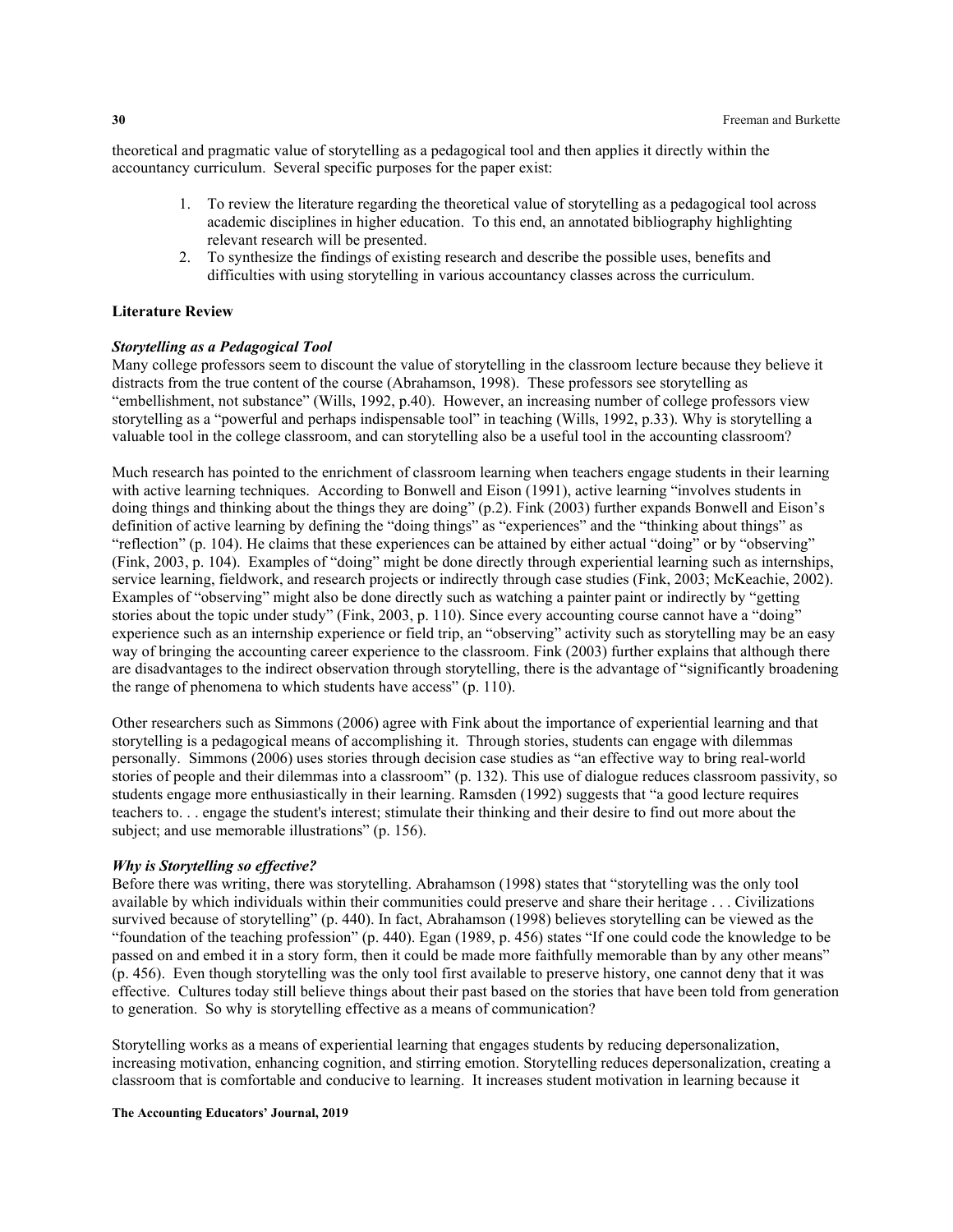increases their interest in the content. It enhances cognitive development because it causes students to think as the plot unfolds. It stirs emotion in students that has been proven to help students retain information more easily and longer. The following paragraphs provide support for these assertions.

#### **Depersonalization**

Depersonalization occurs when a person becomes disconnected or detached. In this disconnected state, it is difficult for students to make meaning of new material because they do not connect it to anything that is meaningful to them. This state of mind is what we often associate with passive learning. Reducing depersonalization benefits the student in two ways. First, if the professor is able to connect to the students, the classroom will be a safer more inviting place to learn. Second, if students can connect to the content, it will become more meaningful and useful to them. They will be more likely to apply it. Storytelling is found in all institutions within society throughout history as a means of reducing depersonalization (Abrahamson, 1998).

Abrahamson (1998) explains how storytelling can reduce depersonalization between the teacher and student in the process of learning and understanding in the following way:

Individuals gain a better understanding of one another through the use of concrete examples rather than through vague abstractions and generalizations which have no relationship to life's experiences … This facilitates commonality and the shared resonance of experiences. The listener is able to relate in a meaningful way to the teller's point of context … that result in a more profound and lasting understanding than would have been possible with a generalization. The teller and the listener come together on a cognitive and emotional level that allows the listener to relate to the teller from his or her own personal framework and thus grasp the teller's perception of the content at the same time. This represents a remarkable, and yet very common, interpersonal experience. (p. 442)

Simmons (2006) looks to Dewey's (1938) work and further shows the ability of storytelling to reduce depersonalization. Simmons (2006) believes that learning is a social process. Simmons (2006) eloquently lays out the case for the storytelling technique with experiential learning as follows:

As I have read the writings of John Dewey and others, and have reflected about experiential learning, both from my perspective as a student and as a teacher, I'm more convinced than ever that this type of learning is founded upon trust. It is a type of learning that has been with us since infancy, and when one considers what one knows that really matters in life, much of it has been learned experientially, both through one's formal education and outside of it. And in spite of the difficulties and occasional tensions that are associated with experiential learning, there are those moments with our students when "the land brings us together" and "the same music plays" in us all-and they make it all worthwhile. (p. 138)

If professors are able to integrate humor into their storytelling, they may be able to reduce depersonalization even further. Clouse and Spurgeon (1995) found that humor helped to create an environment that enhanced employee performance. Edwards and Gibboney (1992) reported that "People who laugh are... seen as warmer, more confident, and more accepting" (p. 8-9). A study by Harris (1989) concluded that "class interchanges characterized by frequent laughter produce a "safe classroom" in which students feel able to try new things" (as cited in Romal, p. 2008, p. 85). In fact, the very act of storytelling can create a "playful experience," and according to Simmons (2006) these experiences can "foster a deeper sense of cooperation, collaboration, and common purpose among the students and teachers" (p. 136).

Professors may use storytelling to find places of common interests and connections with students, and when professors connect on a personal level with their students, students are then more open to learning. Storytelling allows students to "build connections with personal experience" causing the student to open up to the course content (Abrahamson, 1998, section History of storytelling in higher education, para. 2). Clark (2006) views the personal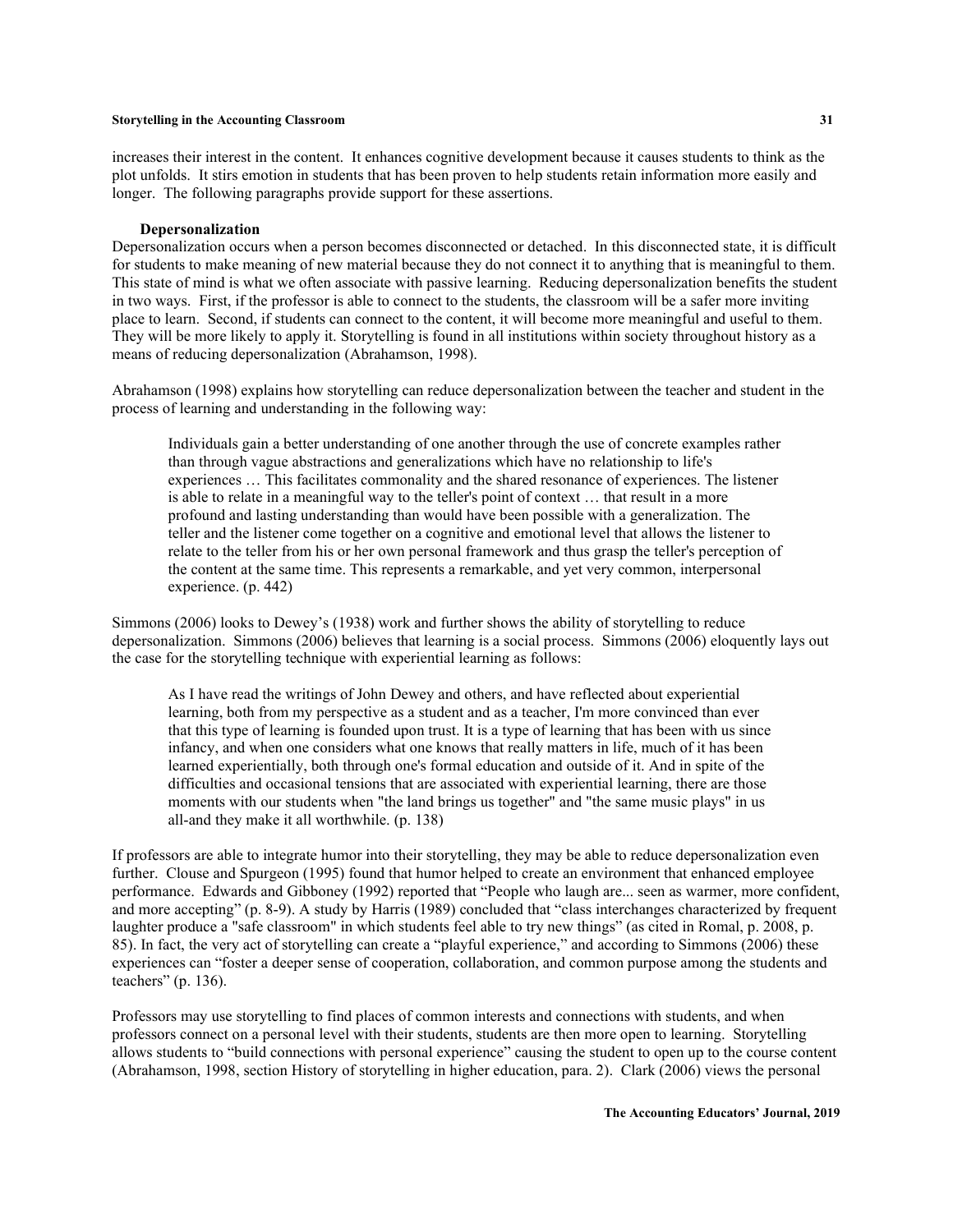aspect of storytelling as a valuable pedagogical tool that any educator could use. She believes stories help students link content to their own life experience causing them to then "see the larger social and cultural structures that shape their lives and their meaning-making" (Clark, 2006, p. 31). Kolb (1986) observed that experiential learning helps to "...seal the bond between the learner and the learned..." by helping abstract concepts become meaningful to the learner (as cited in Simmons, 2006, p. 132).

Perhaps minority or economically disadvantaged student groups have the most to gain by reducing depersonalization through storytelling due to the connections built between professors and students. It is a way to connect to minority race students as well as economically disadvantaged students who otherwise may not feel very connected to the learning environment. The human common experiences and emotions expressed in stories can create this sense of community necessary to open their minds up to the content at hand (Abrahamson, 1998). "During the Medieval period, stories were related by troubadours … as a means of bringing together the lives of people, thus creating a sense of community and shared understanding" (Abrahamson, 1998, p. 440). Storytelling is found in religions, families, and in the workplace, and it is powerful in uniting the bonds between them.

#### **Motivation**

Increased interest created by storytelling has a definite impact on the adult learner (Caminotti & Gray, 2012). Caminotti and Gray (2012) use the catch phrase "Once upon a time" to remind readers of the power of a story (p. 430). The phrase alone "excites the imagination and sparks the innocent curiosity of all ages," and the "words that follow that famous catch phrase . . . engage the spirit and have the potential to create longevity of thought, compassion, and even learning" (Caminotti & Gray, 2012, p. 430). Student interest is crucial to adult learning and stories are an effective tool in creating this interest (Caminotti & Gray, 2012).

Another researcher also found storytelling helpful in increasing motivation to learn new content. Miley (2009) used the storytelling project to engage non-accounting concentration students in her introductory accounting course. For example, she used military stories for defense force students and applied them to the accounting content she taught. As a result, she engaged them in the learning by linking their area of familiarity and interest to the accounting content. Miley's research (2009) showed that the storytelling changed students' attitudes and increased their motivation to study introductory accounting. She states that "there has always been a place in teaching for a good story . . . It can change the pace in a class, adding a fresh dimension to engage students" (Miley, 2009, section: Conclusion, para. 1). Gobeil and Philips (2001) had similar results and found increased motivation and cognition for low-knowledge students if an accounting case was in the form of a narrative rather than expository style. Bryant and Harris (2011) also concluded that "the introduction of storytelling that links student interest and financial theory has led to an improvement in student performance" (p. 7). They attributed the active learning technique of storytelling to "a significant proportion of students hav[ing] an increased recollection of the material covered ... [due to an] "increased interest in the lecture" (Bryant & Harris, 2011, p. 7).

Storytelling was also used by Cameron (2012) to increase motivation to learn in his law class for accounting students. Cameron maintains that "effective teaching entails the creation of a learning environment which motivates students to engage in deep, as opposed to surface, approaches to learning" (p. 57). Cameron (2012) used a corporate villain storytelling exercise in class each week to teach his law class to accounting students. In his evaluations, Cameron (2012) stated that "students repeatedly used the word 'interesting' . . . [and] 'motivating'" to describe his corporate villain activity (p. 62). One student commented that the "technique keeps me interested in the course," another commented that it "made a seemingly boring subject surprisingly interesting and relevant," and yet another commented that the storytelling "put the learning material into perspective" (Cameron, 2012, p. 62). Cameron (2012) maintained that the activity "stimulated curiosity in learning more about the law" (p. 62). They conducted further research, so they could discuss the criminals with their professional peers. The students were eager and yearned to learn more. This is a professor's dream!

### **Cognition**

Storytelling is increasingly effective in higher education to help develop critical thinking skills. These skills are developed as students engage with the story to process factual content with less generalizations and more specifics, think about outcomes and begin to understand the consequences, including ethical ones (Abrahamson, 1998).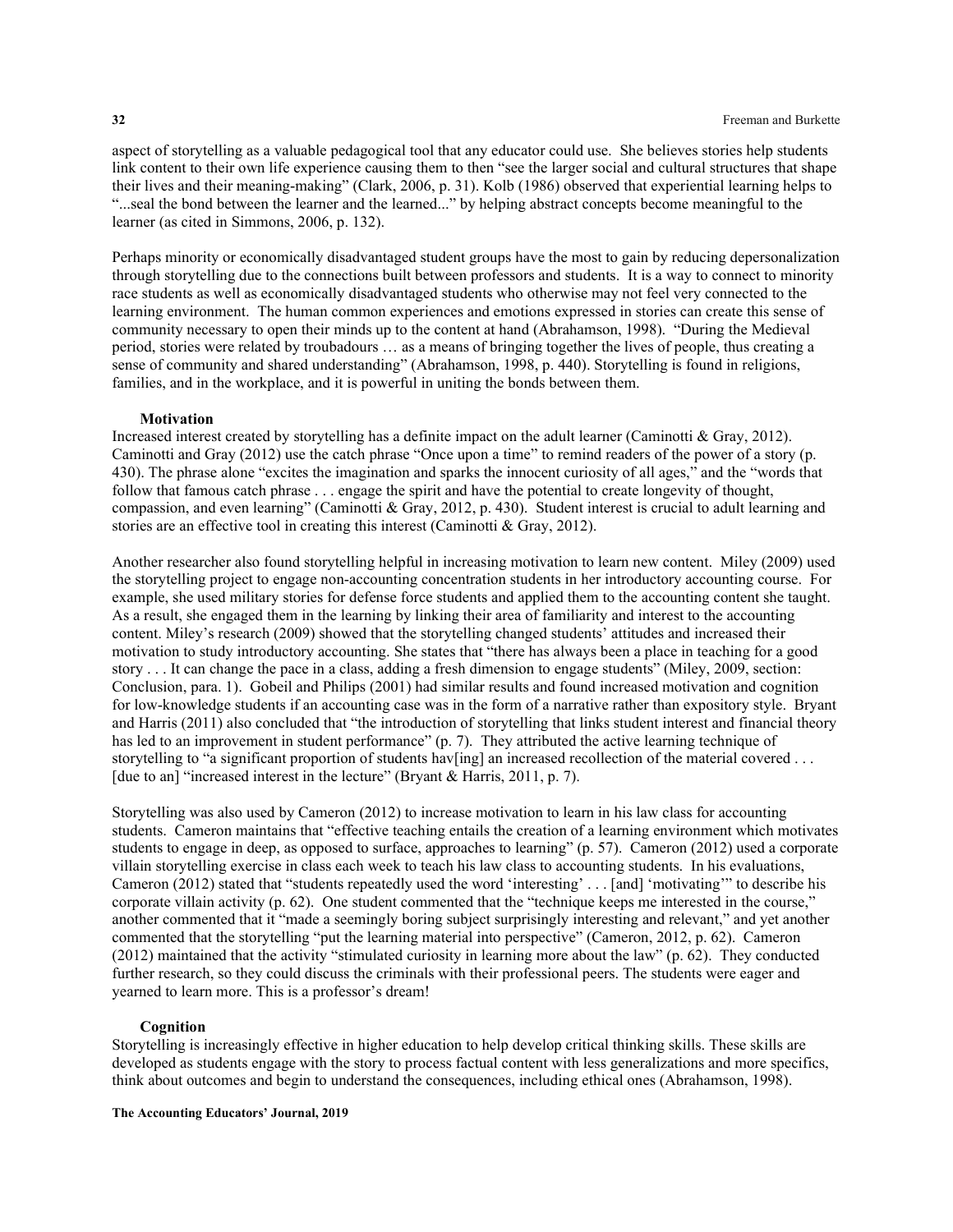Abrahamson (1998, section: History of storytelling, para. 7) believes that the common student today cannot meaningfully link their curriculums into a "functioning unit of knowledge and expertise." Without the story, content is often delivered to students in a piecemeal fashion. This method creates "isolated learning that rarely is connected together for the student through the curriculum" (Abrahamson, 1998, section: History of storytelling, para. 7). This type of learning is comparable to purchasing an automobile "one part at a time and then taking the collected parts home to be put together by the owner for the purpose of creating a functioning automobile" (Abrahamson, 1998, section: History of storytelling, para. 7). However, the storytelling technique allows professors to convey information in a way that students use to make meaning from a plethora of facts. According to Cortese (2005), "the story acts, in fact, as a container with the capacity to collect the specific procedural nature of the learning experience itself as well as taking into account the vast and highly diversified combination of elements that have contributed to learning itself" (p. 90). The storytelling "container" appeals to a variety of learning types by allowing students to cognitively connect with the story through creating images, sounds and emotions, a connection linked to long-term memory retention (Abrahamson, 1998).

John (1997) states that "human beings are naturally predisposed to hear, remember, and to tell stories…(t)he more information we are provided with about a situation, the more places we can attach it to memory…Thus, a story is useful because it comes with many indices . . . These indices may be locations, attitudes, quandaries, decisions, conclusions, or whatever" (p. 390). He demonstrates how this technique is more effective as follows:

The advantage of the story over a fact-based lecture is clear: a traditional lecture moves from one point to another in a linear "steamroller" fashion, whereas stories by their very nature connect to listeners' knowledge and ideas and "hang together" internally because of linkages between the characters in the story, the plot of the story, and the setting. (John, 1997, p. 390)

John (1997, p. 390) points to literature that shows "a growing body of work in the cognitive sciences has focused on the intimate relationship between memory, comprehension, and stories and states that lists of words and facts are more easily remembered and even read more quickly if they are woven in a story rather than spoken in statements.

Interestingly, storytelling has the ability to engage learners without them actually realizing it. Erickson and Rossi (1976) believe that stories can evoke a "hypnotic trance" that can create a form of unconscious learning. Abrahamson (1998) describes this hypnotic trance stating that "Often, when we are either telling or listening to a story, our habitual mental sets, common everyday frames of reference, and belief systems are more or less interrupted and suspended for a moment or two" (Abrahamson, 1998, section Implementation of Hypnotic Trance, para. 1). Erickson and Rossi (1976) believed that this suspension opens up the listener's mind to the reception of information that, outside of the cognitive and emotional context of a story, might have been rejected. Robert D. Friedberg (1994) states that "storytelling is a developmentally sensitive tool" (p. 209) which can aid in eliciting thoughts, helping to identify misconceptions, and creating ordered meaning. If an educator wants his student to remember content, conveying it through a story can create a "state of receptivity" to the material (Abrahamson, 1998, section Implementation of Hypnotic Trance, para. 3).

The most meaningful cognitive learning will take place when the storytelling is followed by a period of reflection by the student. According to Fink (2003, p. 110), reflection about the "doing" or "observing" will take what they learned and give it meaning. Kolb and Lewis (1986) also maintain the importance of reflection. They state that experiential learning encourages "reflection on the meaning of abstract concepts in the light of shared personal experiences" and helps such concepts to become relevant to the learner (as cited in Simmons, 2006, p. 133).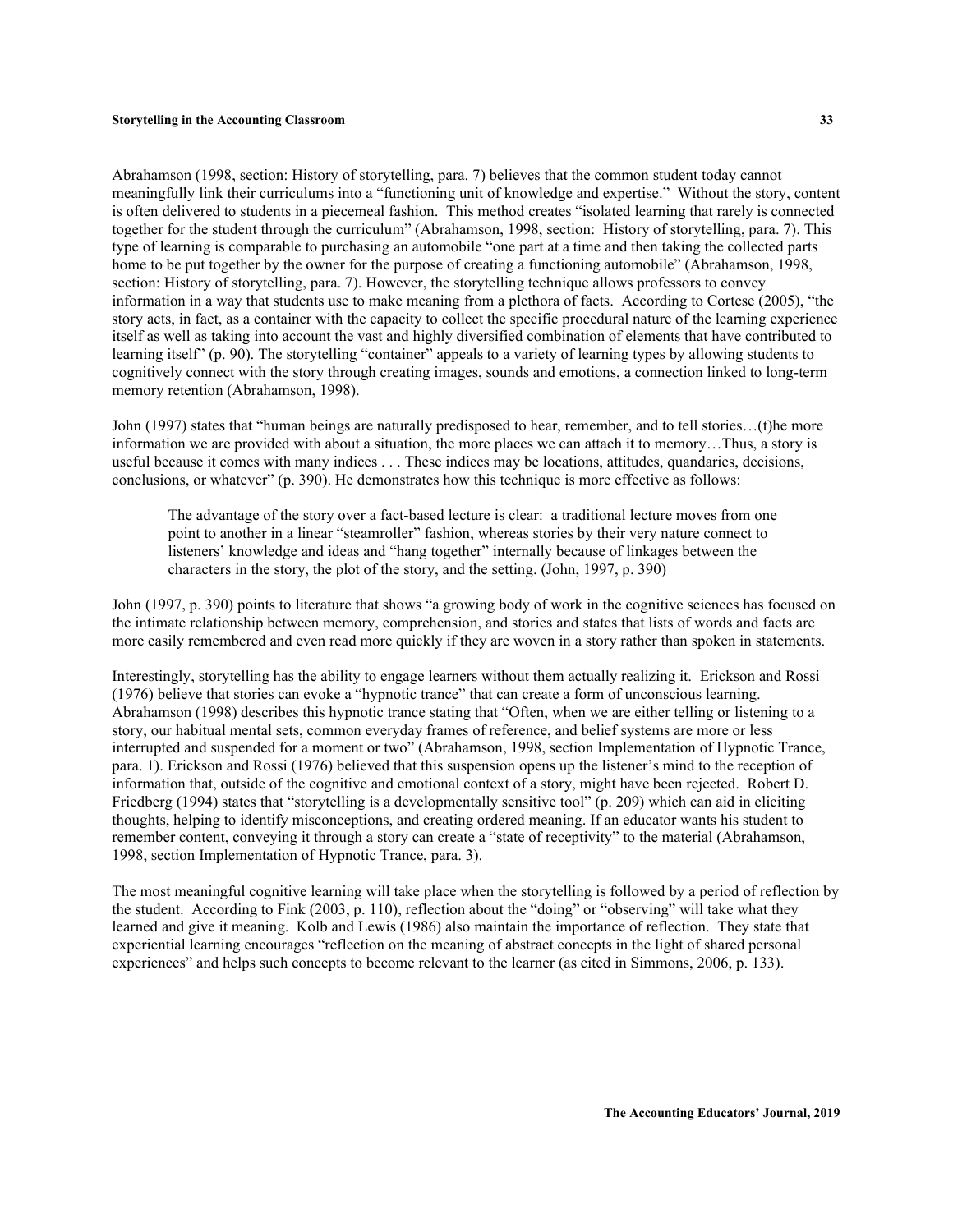#### **Emotion**

Events in our past that stirred our emotions are the ones we remember the longest. Lucien Levi-Bruhl stated that memory in oral cultures is extremely accurate and emotional, thus the permeation of events with emotion makes them more memorable (as cited in Abrahamson, 1998, section: Introduction, para. 3). When information is "integrated with inspiration, satisfaction, and fascination" and is "an awakening and moving experience," the education will have "meaning to the learner and will have true, lasting effects on that person's life and the society in which he or she interacts" (Abrahamson, 1998, section: Cognitive processing in storytelling, para. 5). Using humor to stir emotion can be helpful as professors strive for ways to teach millennials who search for constant stimulation. Romal (2008) concluded in his study that "humor is likely to enhance effectiveness in the accounting classroom and . . . the value of humor in these settings is greater today than it was in 1988 or before" (p. 96 & 97).

### **Uses/Benefits/Difficulties with Using Storytelling in Various Accountancy Classes Across the Curriculum**

### *Uses*

Storytelling has proven to be useful in many academic disciplines in higher education, including history, philosophy, literary theory, and the social sciences as well as public education (Abrahamson, 1998). However, storytelling need not be limited to these disciplines. Wells (1986) states that "stories and storying are relevant in all areas of the curriculum" (p. 194). Ramsey (2000) agrees that "storytelling can be used to teach any topic to any group of individuals" (p. 497). John (1997) views storytelling as "one possible means of innovating the college science education . . . as a way of teaching the core material of college science courses" (p. 389). Ramsey (2000) uses storytelling extensively in teaching perioperative nursing practice. Ramsey (2000) states that "reliving typical or ordinary incidents reinforces basic principles" (p. 497). Though professors who teach empirical concepts may seem to shy away from this method and see it more useful for the disciplines mentioned above that their own, this is not necessarily the case.

In research conducted by Freeman (2018), the predominant method of instruction for accounting professors still appears to be the lecture. This type of instruction has proven to be less effective that more active learning techniques. Storytelling is an easy first step away from the lecture and toward a more engaging classroom activity. Storytelling can make even empirical content come alive for accounting students.

What specific ways are available to use storytelling in the accounting classroom? In the accounting classroom storytelling can be the first example students see of experiential learning, even with inexperienced instructors. Professors have several options available to them.

When first beginning to use this technique, professors could try to enhance lectures with mini stories. For example, when discussing the periodicity principle in introductory accounting, the author uses a story about an athlete who has to compile his stats ever year in order to have a benchmark to compare each year and improve upon. The example goes further in whether it would be ethical to move runs batted in (RBI's) from one season to another. The students often look perplexed trying to figure out how they could do that and that it would be absurd. At that point the author makes the point that it is absurd, and it is exactly what managers try to do when they move revenues expenses from year to year to manage earnings instead of recording them where they go. Mini stories like this weave throughout the course content wherever possible in order to help students relate the material to things they know and that interest them.

Professors may also relate certain content to students by using personal stories based on their own experiences in the profession or their former careers. This type of story accomplishes two things for the student. The professor is sharing a first-hand experience with students, which is a type of indirect experiential learning activity. The professor may also seem more approachable and knowledgeable about the content, creating a higher level of trust for the student and more openness to the learning.

The professor can also ask for students to share their work experiences. For example, when I discuss internal control environments in my Principles of Accounting class, I ask students to tell me what internal controls are in place at their different places of business. As students share their stories, they learn from one-another, and the

#### **The Accounting Educators' Journal, 2019**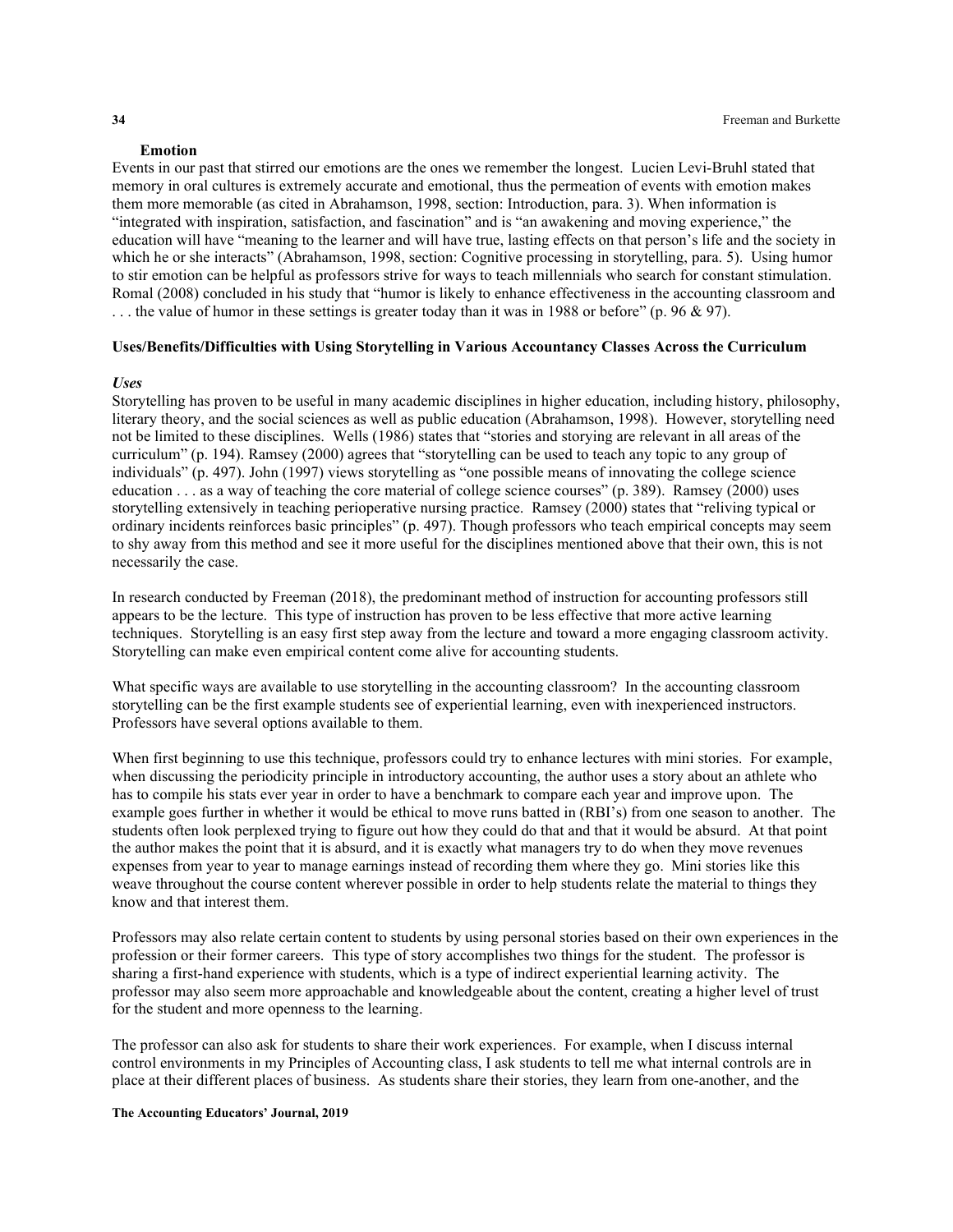content comes alive. The classroom becomes a more open environment to the sharing of ideas. Many are surprised to learn that things they do such as breaking down boxes before taking them outside are actually a part of the internal control system to keep people from stealing inventory and not just for recycling purposes.

Professors may invite guest speakers with first-hand experience to bring the experiential learning and personalization to the content they teach. For instance, I have brought in tax accountants, auditors, controllers, and FBI accountants to share their experiences with students. Their stories create interest for the students and make the related tax, auditing, and accounting content relatable and real to them.

Non-fiction stories add historical and current context of real-world examples that create interest and motivate students to learn. In my graduate accounting course, students read the book Unaccountable: How the Accounting Profession Forfeited a Public Trust by Mike Brewster to learn more about the history of the accounting profession. The book uses many interviews with partners of the Big 4 accounting firms and former chairman of the SEC. The history and oral accounts give the history character and hearing the opinions of how and why the profession has changed over time is much more interesting than a bulleted list of former Accounting governing boards in a textbook. Just last week in class, one of my students mentioned how one of the scandals discussed in the book had peaked his interest and caused him to research the issue further (and by the way there was no credit assigned for that just the value of learning based on peaked curiosity!). My graduate students also read Understanding the Corporate Annual Report Nuts, Bolts, and a Few Loose Screws by Fraser and Ormiston, which uses a story format of a mother advising her daughter about how to choose stocks for her retirement plan to help readers understand how to analyze an annual report. Students often mention these activities as instrumental to them in gaining a deeper understanding of the material. The story format made it interesting.

Professors can also use case studies both fiction and non-fiction that allow students to see the internal thoughts of characters and watch them play out. My co-author often uses these cases in his auditing courses to evoke emotion and bring the profession to life. Stories in these case studies are an excellent way to teach auditing based on real-life experiences.

Wilson (2015) explains the usefulness of storytelling in class as follows:

I teach Introduction to Financial Accounting, which is usually the first accounting course anyone takes. It's really bad to go to a class and start lecturing from bullet points about abstract concepts. I want it to be fresh and real. When you start talking about real-life companies, it becomes more interesting. It's storytelling. So I decided two years ago to create a blog called Accounting in the Headlines (accountingintheheadlines.com), where twice a week I write a short article. It's one to three paragraphs where I take some news item that's in the popular media and recast it in accounting terms. . . When I read stories, I'm looking for news about companies that are recognizable, because students learn best if they start with what's familiar . . . I can then try to explain that new concept in layman's terms without getting really detailed. If you were to throw a company's annual report at students and say, "Here, let's just figure it out," it's overwhelming; it makes no sense . . . Accounting is like a foreign language to students the first time through, but stories about real companies let them see that accounting isn't just for accountants. This material affects everyone. A lot of my students aren't even business majors. Fashion majors and sports administration majors, for example, have to take financial accounting. They get to see that accounting issues in a company might impact them. Stories really show the applicability of accounting and why we need to understand it. (p. 132)

Professors may also use short stories. Crumbley and Smith (2000) offer the following list of examples for short stories in the various accounting classrooms:

- Basic Accounting: Accosting the Golden Spire, A Question of Preference, Unquestioned Loyalty
- Tax: The Ultimate Rip-Off: A Taxing Tale and Death and Taxes.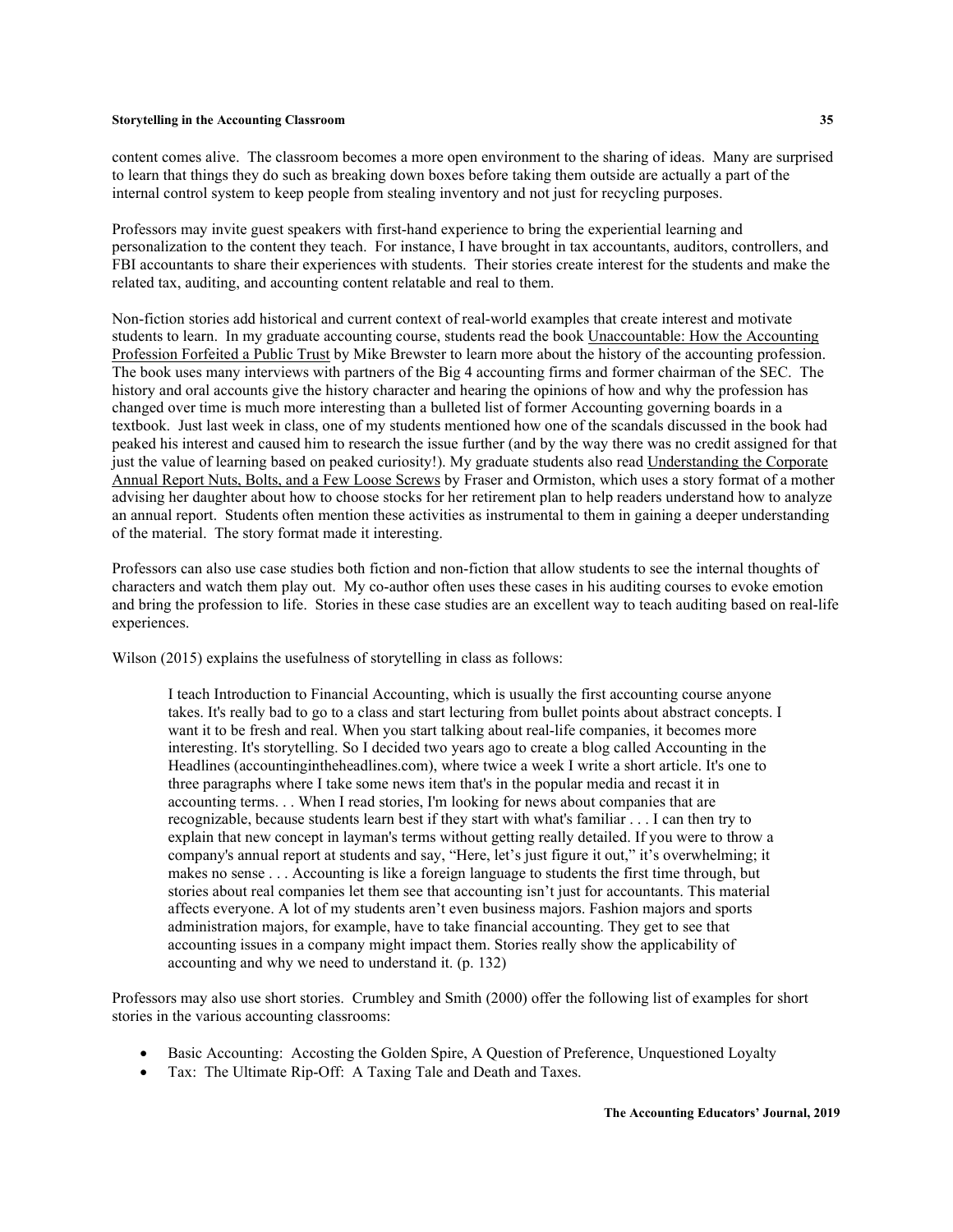- Basic Auditing: Trap Doors and Trojan Horses, The Auditor: An Instructional Novella
- Cost and Managerial Accounting: Costly Reflections in a Midas Mirror, The Goal
- Information Systems: Computer Encryptions in Whispering Caves
- Governmental Accounting: The Rose Engagement, Nonprofit Sleuths: Follow the Money
- Internal Auditing: The Big "R" Internal Auditing Action Adventure

Videos are yet another method. Recently in my graduate accounting course, I showed the The Crash of 1929, a video about the stock market crash. The video is a historical narrative with interviews and live footage of the 1920's and first-hand accounts of people who lived in that time. Many students had heard about the Depression in history classes, but they had never seen the images or heard the stories of people who lived it. Students were more aware of the scandal that occurred, and they saw the creation of the SEC in a whole new light. They now truly understood the necessity of this governing body.

Storytelling can be very effective for teaching ethics to accounting students. Hajjah (2002) sees the storytelling technique as a powerful means of teaching morals. She states that through a story, "one can either believe or suspend belief, and follow the tale . . . A moral can be taught, a culture passed, without asking the listeners to accept or reject a creed" (p. 27). John (1997) suggests that "Stories . . . afford the opportunity to interweave issues such as scientific practice and ethics into the curriculum naturally" (p. 392). Wills (1992) states identifies the power of teaching ethics with stories in the following:

We must use [the story] to engage our students, morally and existentially, in quests for ways to think critically, to worry about getting facts straight, to distinguish valid and invalid generalizations, to focus on moral principles and actual consequences. All of this can be in addition to the more natural lessons of the study of lives and other stories; leadership, the power of selfless courage, the transmutation of private misery and horror into public zeal for justice, the triumph of substantial achievement, human solidarity, and a good name over death itself. The telling of stories thus understood is a calling worthy of anyone's life. (p. 46)

#### *Benefits*

The benefits of using experiential learning in the classroom are many. As established above, when students interact with information, they are more likely to remember it and make meaning with it. Storytelling is a low-risk and easy method of enhancing the lecture and bringing excitement to the accounting classroom. Gobeil and Phillips (2001) study of introductory financial accounting students found that students with lower course grades initially could more easily apply accounting facts when they were presented in a story instead of a fact by fact basis. Miley (2009) found that storytelling helped students who were less than enthusiastic about taking an introductory accounting course to engage in the course and take responsibility for their learning. Crumbley and Smith (2000) use short stories in the classroom as a means to overcome boredom and create interest in the accounting content. Short stories can convey otherwise boring information through mystery, intrigue, or adventure and can reach a millennial student group who seeks entertainment (Crumbley & Smith, 2000). When students become interested, they engage, and when they engage, they are more likely to think critically, process, and learn.

### *Difficulties*

Often, college professors do not use stories due to ambivalence with the method or an uncomfortableness with trying to relate a story. Also, it can take time to find stories to use. Although storytelling may not come naturally to many professors, it can begin by simply thinking about the instances in their own careers where they have encountered the issues in the content they are presenting. As described in the literature review above, storytelling proves as a worthwhile tool in the accounting classroom, and if the professor is not comfortable with sharing his or her own stories, there are many current news articles and case studies in the daily news that can be brought to class to personalize the material. Many accounting textbooks offer examples of these stories in their beginning of chapter vignettes. Professors can pull articles discussed there and expand on them for their students by further developing the characters. Storytelling can be as easy as talking about your past experiences, and according to Ramsey (2000), 'with a little refinement, storytelling can be used effectively for teaching" (p. 497).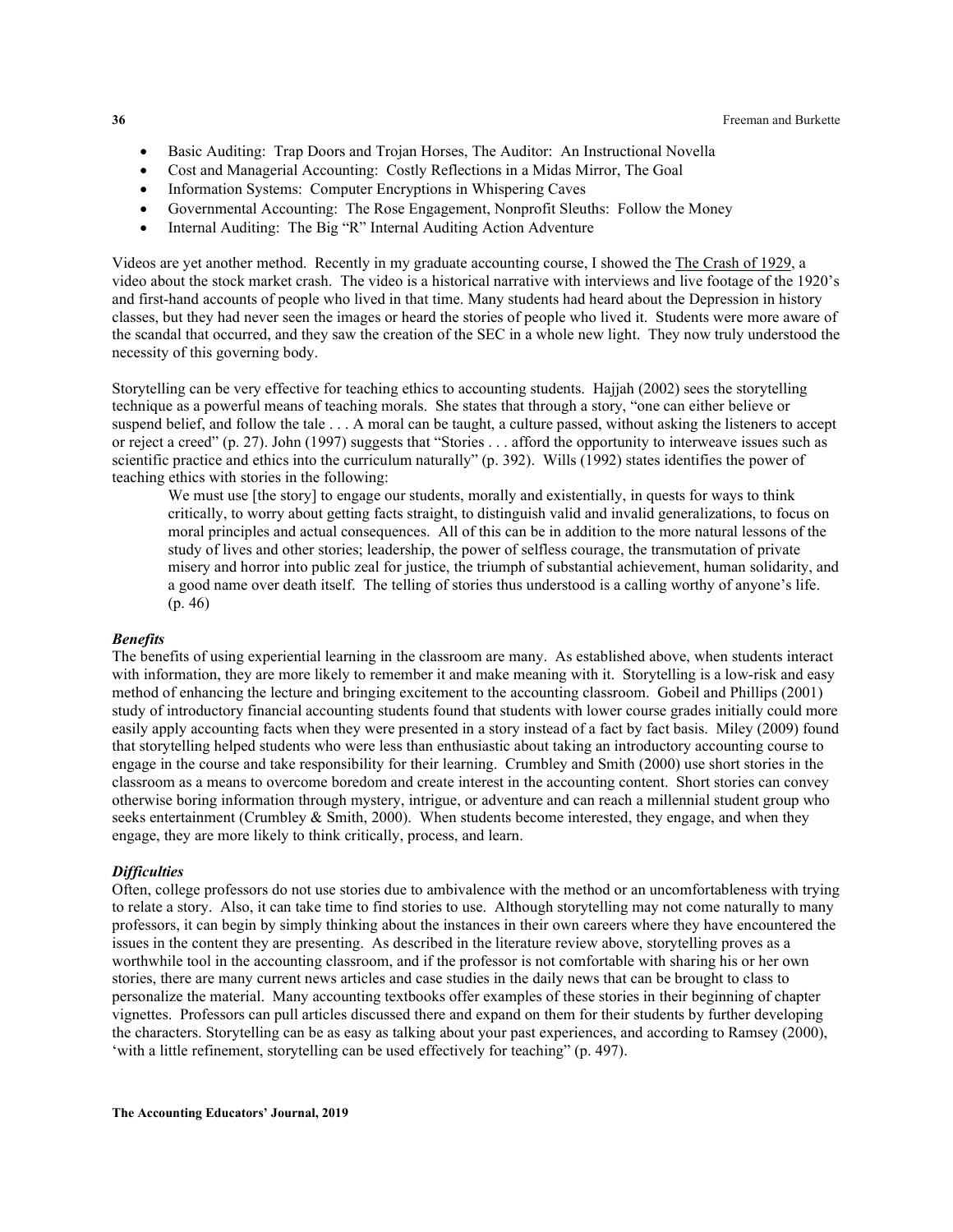#### **Conclusion**

Archival research suggests that students need to be engaged more in classroom activities. When professors engage students through storytelling, they create a safe learning environment by creating reduced depersonalization through shared experiences. Storytelling increases motivation as it creates interest in the topic. When motivation increases, the student actively engages in the content and begins to process it, which helps to develop critical thinking skills as they listen to the facts, predict outcomes, and visualize consequences. Stirred emotion in stories help students to retain the facts woven throughout the story. In an age where mass entertainment and social media bombard our students, a story in the classroom can both relate to the student need to be entertained as well as transmit the content on an emotional and personalized level, causing the student to cognitively process the content conveyed. Storytelling can be used as an experiential learning technique and can create within the student an ownership of the content. Storytelling is one method of engaging students in the material at hand, and based on the research reviewed in this article, professors should definitely consider using this technique in the accounting classroom. More empirical studies should be considered with specific examples of storytelling and the usefulness thereof in the accounting classroom.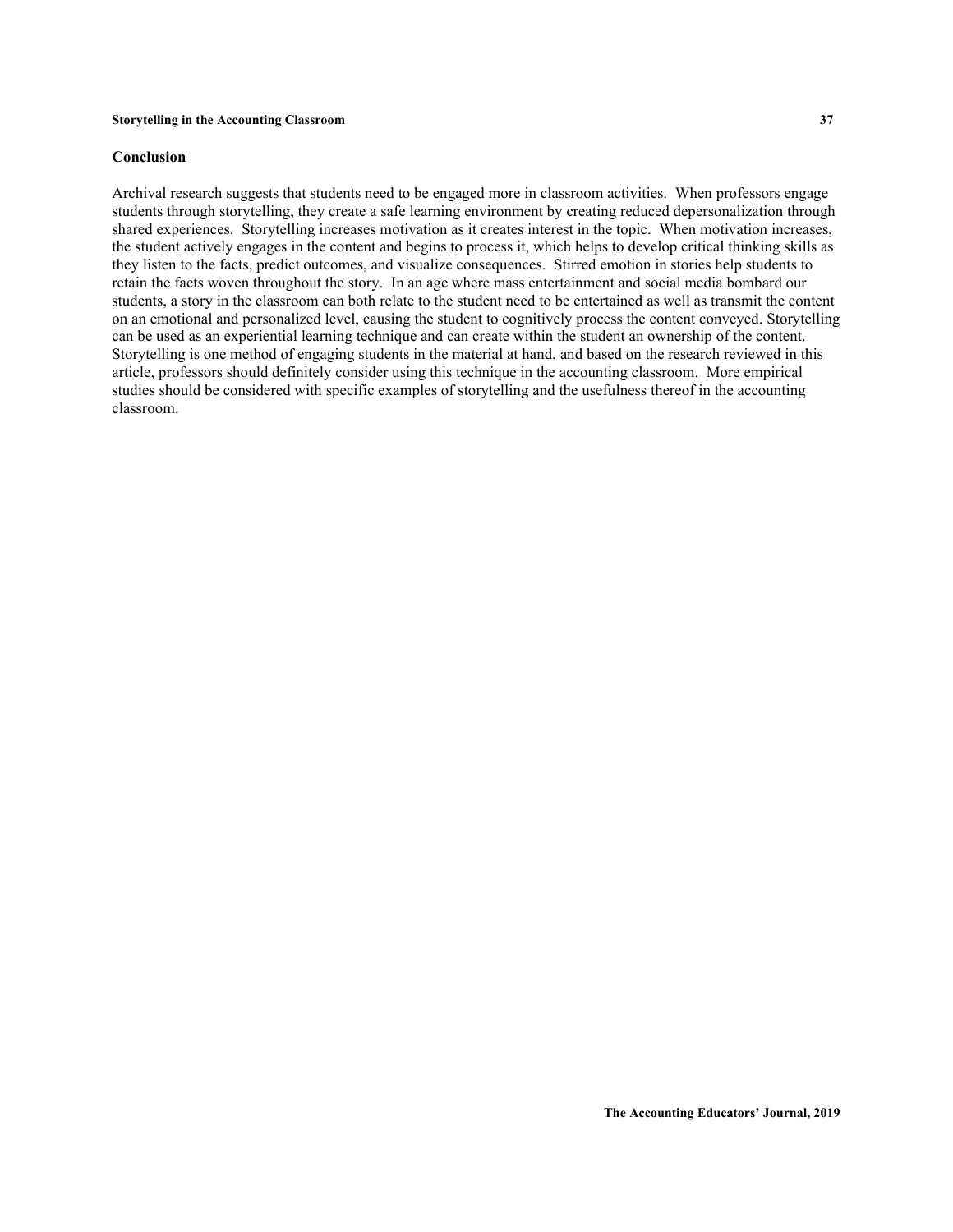#### **References**

Abrahamson, C. E. (1998). Storytelling as a pedagogical tool in higher education. *Education*, *118*(3), 440-451.

- Bonwell, C.C. and Eison, J.A. (1991). *Active learning: Creating excitement in the classroom* ASHE‐ERIC Higher Education Report No. I, Washington, DC: George Washington University.
- Bryant, L. and Harris, R. (2011). Using storytelling to increase interest and recollection in finance concepts. *Journal of Instructional Pedagogies, 6*(1).
- Cameron, C. (2012). Corporate villains: Taking the bore out of law. *Accounting Research Journal, 25*(1), 56-66. doi:http://dx.doi.org/10.1108/10309611211244537
- Caminotti, E. and Gray, J. (2012). The effectiveness of storytelling on adult learning. *Journal of Workplace Learning, 24*(6), 430-438. doi:http://dx.doi.org/10.1108/13665621211250333
- Clark, M. C. and Rossiter, M. (2006). "Now the pieces are in place…": Learning through personal storytelling in the adult classroom. *New Horizons in Adult Education & Human Resource Development, 20*(3), 19-33. Retrieved from <https://login.iris.etsu.edu:3443/login?url=http://search.proquest.com/docview/194644709?accountid=10771>
- Cortese, C. G. (2005). Learning through teaching. *Management Learning, 36*(1), 87-115. Retrieved from <https://login.iris.etsu.edu:3443/login?url=http://search.proquest.com/docview/209904598?accountid=10771>
- Crumbley, L. D., and Murphy Smith, L. (2000). Using short stories to teach critical thinking and communication skills to tax students. *Accounting Education*, *9*(3), 291-296.

Egan, K. (1989, February). Memory, imagination, and learning: Connected by the story. *Phi Delta Kappan*, *70* , 455-459.

- Erickson, M. H. and Rossi, E. L. (1976). Two-level communication and the microdynamics of trance. *American Journal of Clinical Hypnosis, 18*, 153-171.
- Freeman, M. S. (2018). The CPA exam is changing: Are professors ready? *Accounting Educators' Journal, 28*, 1- 32.
- Fink, L. D. (2003). *Creating significant learning experiences an integrated approach to designing college courses*. San Francisco, CA: Jossey-Bass.
- Friedberg, R. D. (1994). Storytelling and cognitive therapy with children. *Journal of Cognitive Psychotherapy: An International Quarterly, 8*(3), 209-217.
- Gobeil, J. and Phillips, F. (2001). "Relating case presentation style and level of student knowledge to fact acquisition and application in accounting case analyses", *Issues in Accounting Education,16* (2), pp. 205-22.
- Hajjah, N. D. (2002). Storytelling from sacred texts. *Social Studies Review, 42*(1), 27. Retrieved from <https://login.iris.etsu.edu:3443/login?url=http://search.proquest.com/docview/199575145?accountid=10771>
- John, A. K. (1997). Reform of the college science lecture through storytelling. *Journal of College Science Teaching, 26*(6), 388-392. Retrieved from <https://login.iris.etsu.edu:3443/login?url=http://search.proquest.com/docview/200356557?accountid=10771>